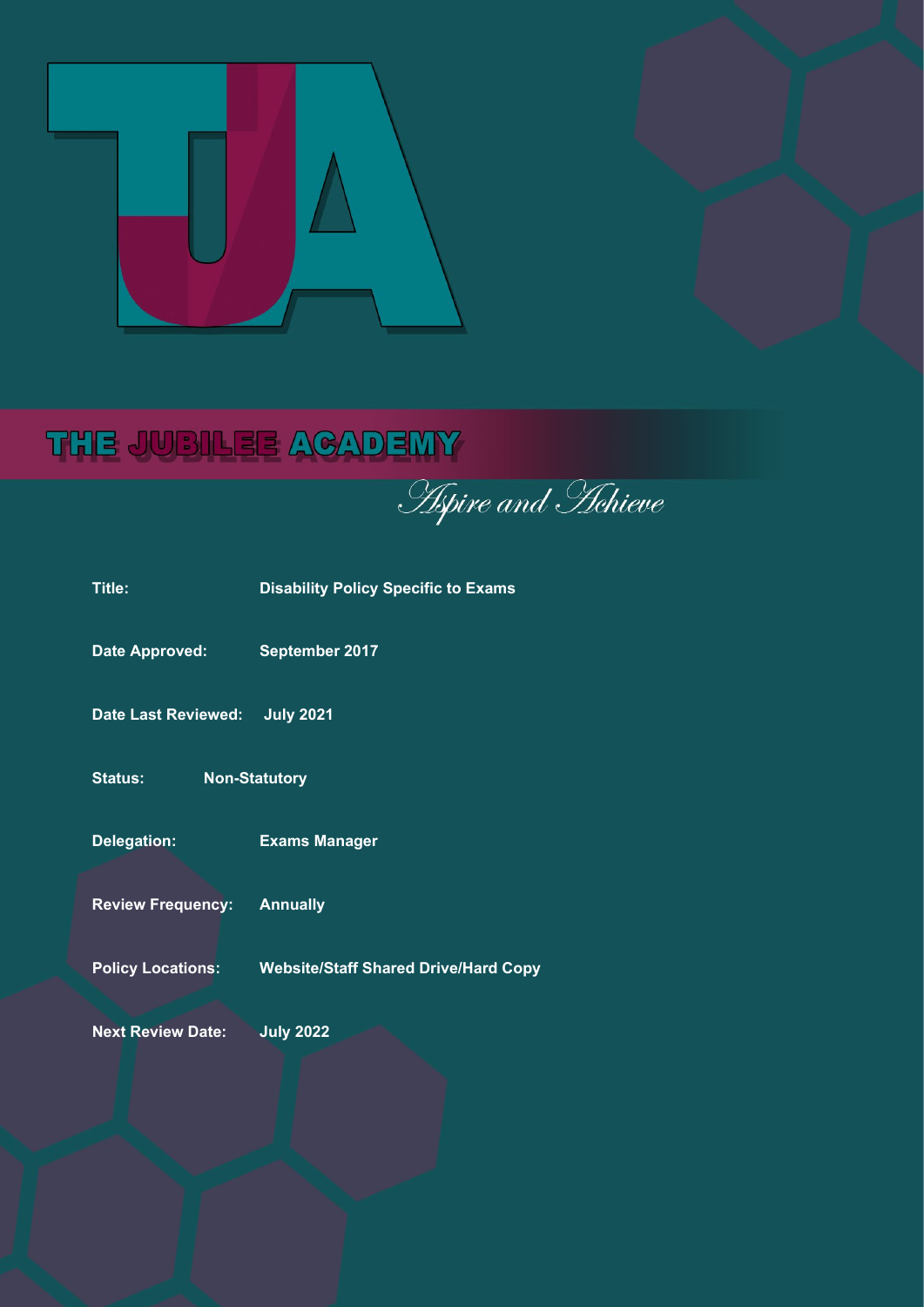



## Key staff involved in the policy

| <b>Role</b>                                         |  |  |
|-----------------------------------------------------|--|--|
| Deputy Headteacher Safeguarding also acts the SENCO |  |  |
| Deputy Headteacher Personal Development and Welfare |  |  |
| Head of centre                                      |  |  |
| Assessor(s)                                         |  |  |
| <b>Examinations Manager</b>                         |  |  |

## **Contents**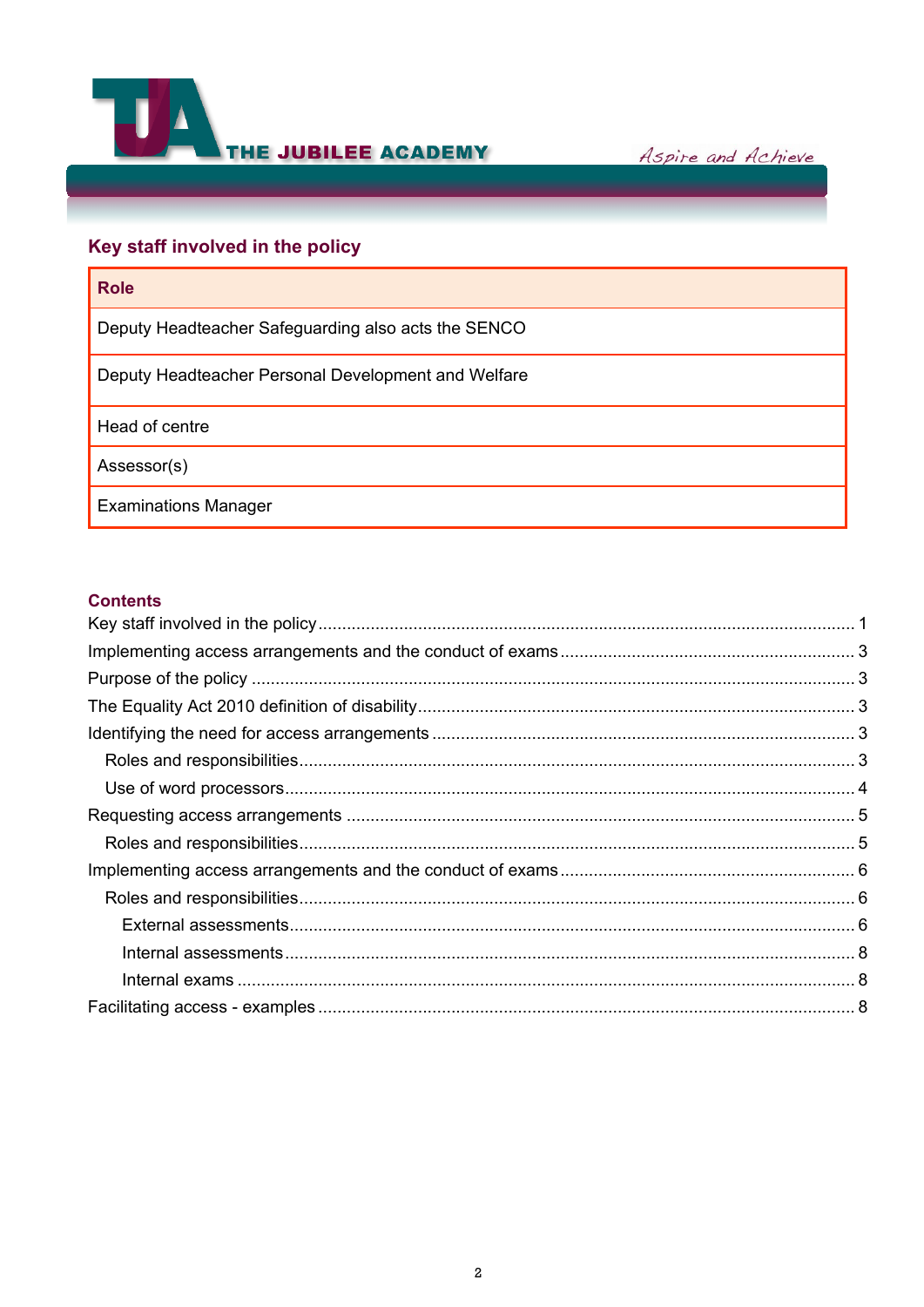## <span id="page-2-0"></span>**Purpose of the policy**

This document is provided as an exams-specific supplement to the *centre-wide accessibility policy/plan* which details how the centre

*"recognise its duties towards disabled candidates as defined under the terms of the Equality Act 2010†. This must include a duty to explore and provide access to suitable courses, submit applications for reasonable adjustments and make reasonable adjustments to the service the centre provides to disabled candidates…*

*†or any legislation in a relevant jurisdiction other than England and Wales which has an equivalent purpose and effect"*

[Quote taken directly from section 5.4 of the current JCQ publication *[General regulations for](http://www.jcq.org.uk/exams-office/general-regulations)  [approved centres](http://www.jcq.org.uk/exams-office/general-regulations)*]

This publication is further referred to in this policy as [GR.](http://www.jcq.org.uk/exams-office/general-regulations)

This policy details how the centre facilitates access to exams and assessments for disabled candidates, as defined under the terms of the Equality Act 2010, by outlining staff roles and responsibilities in relation to

- $\blacktriangleright$  identifying the need for appropriate arrangements, reasonable adjustments and/or adaptations (referred to in this policy as 'access arrangements')
- $\blacktriangleright$  requesting access arrangements
- $\blacktriangleright$  implementing access arrangements and the conduct of exams
- ▶ good practice in relation to the Equality Act 2010

## <span id="page-2-1"></span>**The Equality Act 2010 definition of disability**

A definition is provided on page 4 of the current JCQ publication *Adjustments for candidates with disabilities and learning difficulties [Access Arrangements and Reasonable Adjustments](http://www.jcq.org.uk/exams-office/access-arrangements-and-special-consideration/regulations-and-guidance)*

This publication is further referred to in this policy as [AA.](http://www.jcq.org.uk/exams-office/access-arrangements-and-special-consideration/regulations-and-guidance)

#### <span id="page-2-2"></span>**Identifying the need for access arrangements**

#### <span id="page-2-3"></span>*Roles and responsibilities*

#### **Head of centre**

- $\blacktriangleright$  Is familiar with the entire contents, refers to and directs relevant centre staff to the annually updated JCQ publications including [GR](http://www.jcq.org.uk/exams-office/general-regulations) and [AA](http://www.jcq.org.uk/exams-office/access-arrangements-and-special-consideration/regulations-and-guidance)
- $\blacktriangleright$  Ensures the quality of the access arrangements process within the centre
- Ensures staff roles, responsibilities and processes in identifying, requesting and implementing access arrangements for candidates (including private candidates) are clearly defined and documented
- ▶ Defines and documents roles, responsibilities and processes in identifying, requesting and implementing access arrangements (*Access arrangements policy*)
- ▶ Support the SENCo in determining the need for and implementing access arrangements
- $\blacktriangleright$

#### **Senior leaders including Examinations Manager**

Are familiar with the entire contents of the annually updated JCQ publications including [GR](http://www.jcq.org.uk/exams-office/general-regulations) and [AA](http://www.jcq.org.uk/exams-office/access-arrangements-and-special-consideration/regulations-and-guidance)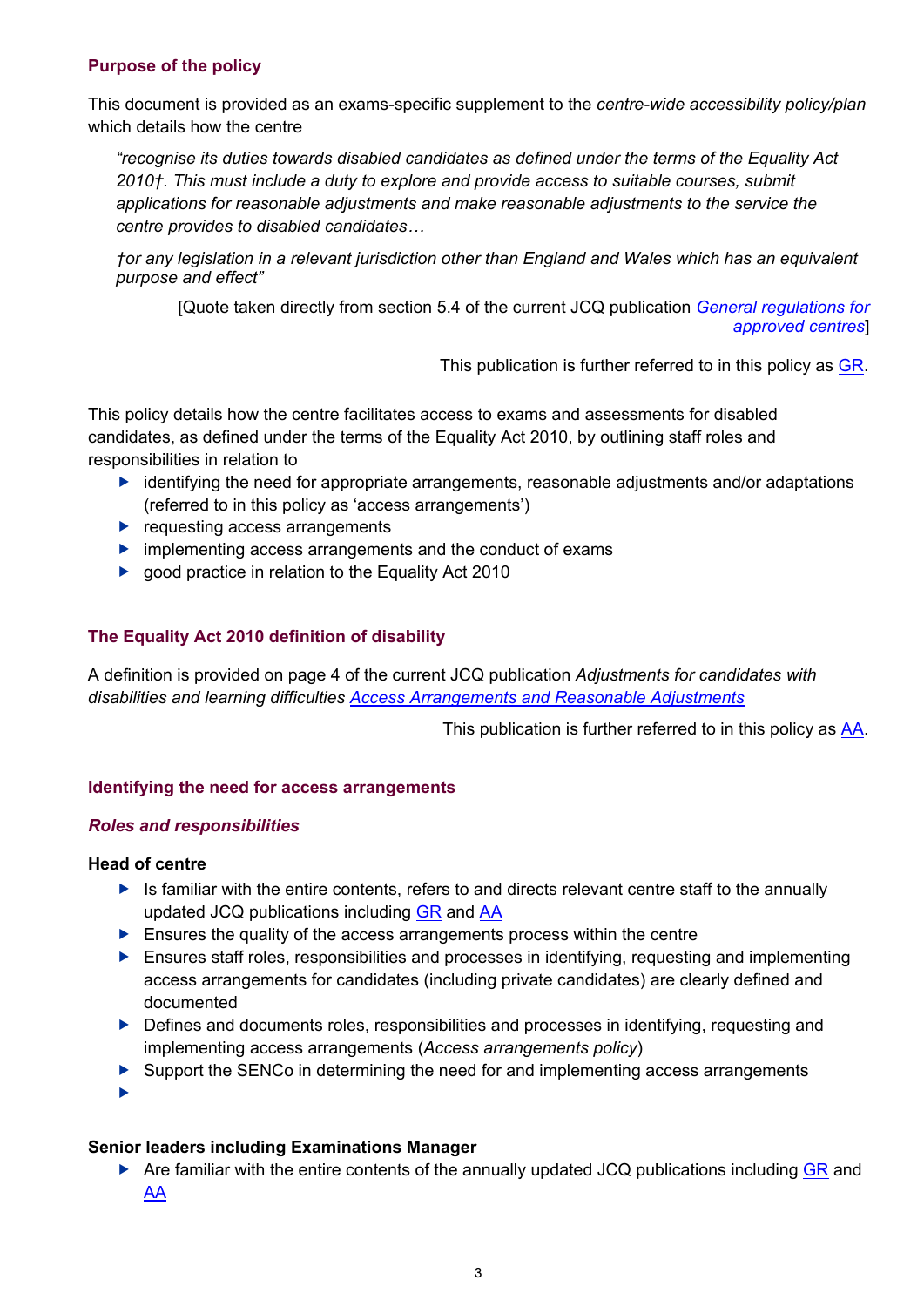## **Deputy Headteacher Safeguarding also acts the SENCO supported by the Examinations Manager and Deputy Headteacher Personal Development and Welfare**

- Has full knowledge and understanding of the contents, refers to and directs relevant centre staff to the annually updated JCQ publication [AA](http://www.jcq.org.uk/exams-office/access-arrangements-and-special-consideration/regulations-and-guidance)
- $\blacktriangleright$  Ensures an appropriately qualified assessor(s) is appointed and that evidence of the qualification(s) of the person(s) appointed is held on file
- Ensures the assessment process is administered in accordance with the regulations
- $\blacktriangleright$  Ensures a policy demonstrating the centre's compliance with relevant legislation is in place
- Ensure a statement is provided which details the criteria the centre uses to award and allocate word processors for exams
- $\blacktriangleright$  Leads on the access arrangements process to facilitate access for candidates
- ▶ If not the appropriately qualified assessor, works with the person/persons appointed, on all matters relating to assessing candidates and the administration of the assessment process
- Ensures the qualified assessor(s) has access to the assessment objectives for the relevant specification(s) a candidate is undertaking
- Ensures that all assessments carried out and arrangements put in place comply with JCQ and awarding body regulations and guidance
- Ensures arrangements put in place for exams/assessments reflect a candidate's *normal way of working* within the centre
- Ensures the need for access arrangements for a candidate will be considered on a subject by subject basis
- Presents when requested by a JCQ Centre Inspector, evidence of the assessor's qualification
- Works with teaching staff, relevant support staff and the exams officer to ensure centredelegated and awarding body approved access arrangements are put in place for candidates taking internal and external exams/assessments
- $\blacktriangleright$  Provide information to evidence the normal way of working of a candidate
- $\triangleright$  Conducts appropriate assessments to identify the need(s) of a candidate
- $\blacktriangleright$  Provides appropriate evidence to confirm the need(s) of a candidate
- ▶ Completes appropriate documentation as required by the regulations of JCQ and the awarding body

#### **Teaching staff**

Inform the SENCo of any support that might be needed by a candidate

**Support staff** (for example, Learning Champions, Invigilators)

 (where appropriate) Provide comments/observations to support the SENCo in *painting a holistic picture of need* confirming *normal way of working* for a candidate

#### **Assessor of candidates with learning difficulties**

(An assessor of candidates with learning difficulties will be an appropriately qualified access arrangements assessor/psychologist/specialist assessor)

▶ Has detailed understanding of the current JCQ publication [AA](http://www.jcq.org.uk/exams-office/access-arrangements-and-special-consideration/regulations-and-guidance)

#### <span id="page-3-0"></span>**Use of word processors**

The school has a Word Processor Policy, which principally stipulates, that a word processor cannot simply be granted to a candidate because he/she now wants to type rather than write or can work faster on a keyboard, or because he/she uses a laptop at home. The use of a word processor reflects the candidate's normal way of working within the centre and isappropriate to the candidate's needs.

<span id="page-3-1"></span>The school has a statement for inspection purposes which details the criteria the centre uses to award and allocate word processors for examinations.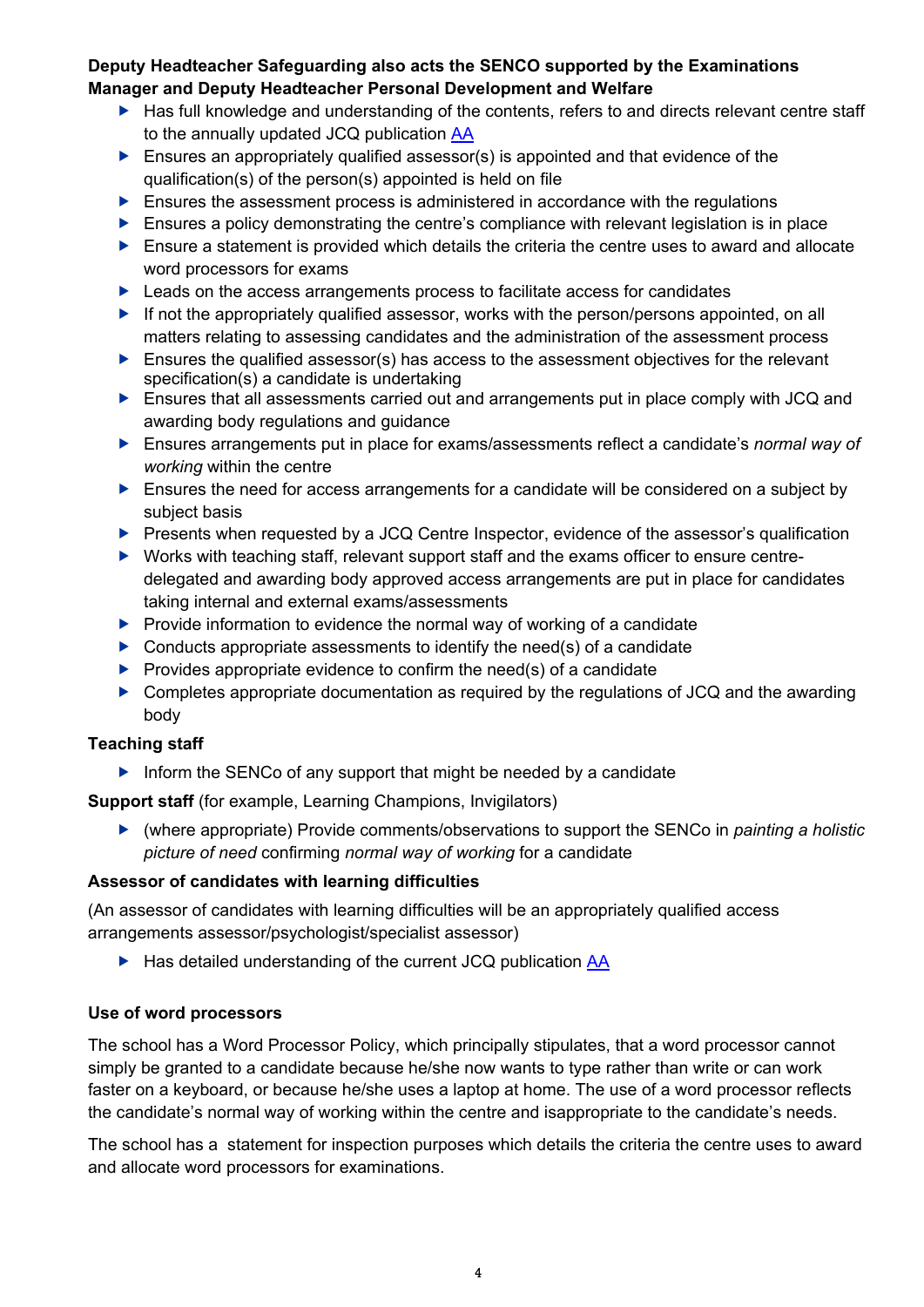## **Requesting access arrangements**

## <span id="page-4-0"></span>*Roles and responsibilities*

## **Deputy Headteacher Safeguarding also acts the SENCO supported by the Examinations Manager and Deputy Headteacher Personal Development and Welfare**

- ▶ Determines if the arrangements identified for a candidate require prior approval from the awarding body before the arrangements are put in place or if approval is centre-delegated
- $\triangleright$  Follows guidance in [AA](http://www.jcq.org.uk/exams-office/access-arrangements-and-special-consideration) Section 8 to process approval applications for access arrangements for those qualifications listed on page 2 of [AA](http://www.jcq.org.uk/exams-office/access-arrangements-and-special-consideration)
- Applies for approval where this is required, through *Access arrangements online* (AAO), or through the awarding body where qualifications sit outside the scope of AAO
- Ensures appropriate and required evidence is held on file to confirm validation responses in AAO including the completion of JCQ Form 8 (*Application for access arrangements – Profile of learning difficulties*), where required, and a body of evidence to substantiate the candidate's normal way of working within the centre
- Ensures where form 8 is required to be completed, the original form is signed by hand and dated as required **prior** to approval being sought and that the original form is provided for processing and inspection purposes
- $\blacktriangleright$  Ensures the names of all other assessors, who are assessing candidates studying qualifications as listed on page 2 of [AA,](http://www.jcq.org.uk/exams-office/access-arrangements-and-special-consideration) are entered into AAO to confirm their status including any professionals working outside the centre
- ▶ Confirms by ticking the *'Confirmation'* box prior to submitting the application for approval that the *'malpractice consequence statement'* has been read and accepted
- Makes an *awarding body referral* through AAO where the initial application for approval may not be approved by AAO, where it is deemed by the centre that the candidate does meet the criteria for the arrangement(s)
- Ensures that arrangements, and approval where required, are in place before a candidate takes his/her first exam or assessment (which is externally assessed or internally assessed/externally moderated)
- $\blacktriangleright$  Ensures that where approval is required that this is applied for by the awarding body deadline
- $\blacktriangleright$  Maintains a file for each candidate that will include:
	- ▶ completed JCQ/awarding body application forms and evidence forms
	- **EX** appropriate evidence to support the need for the arrangement where required
	- appropriate evidence to support normal way of working within the centre
	- in addition, for those qualifications listed on page 2 of  $AA$  (where approval is required), a print out of the AAO approval and a signed data protection notice (which provides candidate consent to their personal details being shared)
- $\triangleright$  Presents the files when requested by a JCQ Centre Inspector
- ▶ Liaises with teaching staff regarding any appropriate modified paper requirements for candidates
- ▶ Liaises with the SENCo to ensure arrangements are in place to either order a non-interactive electronic (PDF) question paper or to open question paper packets in the secure room within 90 minutes of the published starting time for the exam where the centre is permitted to modify a timetabled written component exam paper (copy on coloured paper, enlarge to A3 or copy to single sided print)
- Following the appropriate process (AAO for those qualifications listed on page 74 of [AA;](http://www.jcq.org.uk/exams-office/access-arrangements-and-special-consideration) *JCQ Form 7* or *Form VQ/EA*), orders published modified papers, by the awarding body's deadline for the exam series, where these may be required for a candidate

## **Examinations Manager**

Is familiar with the entire contents of the annually updated JCQ publication  $GR$  and is aware of information contained in  $\overline{AA}$  where this may be relevant to the EM role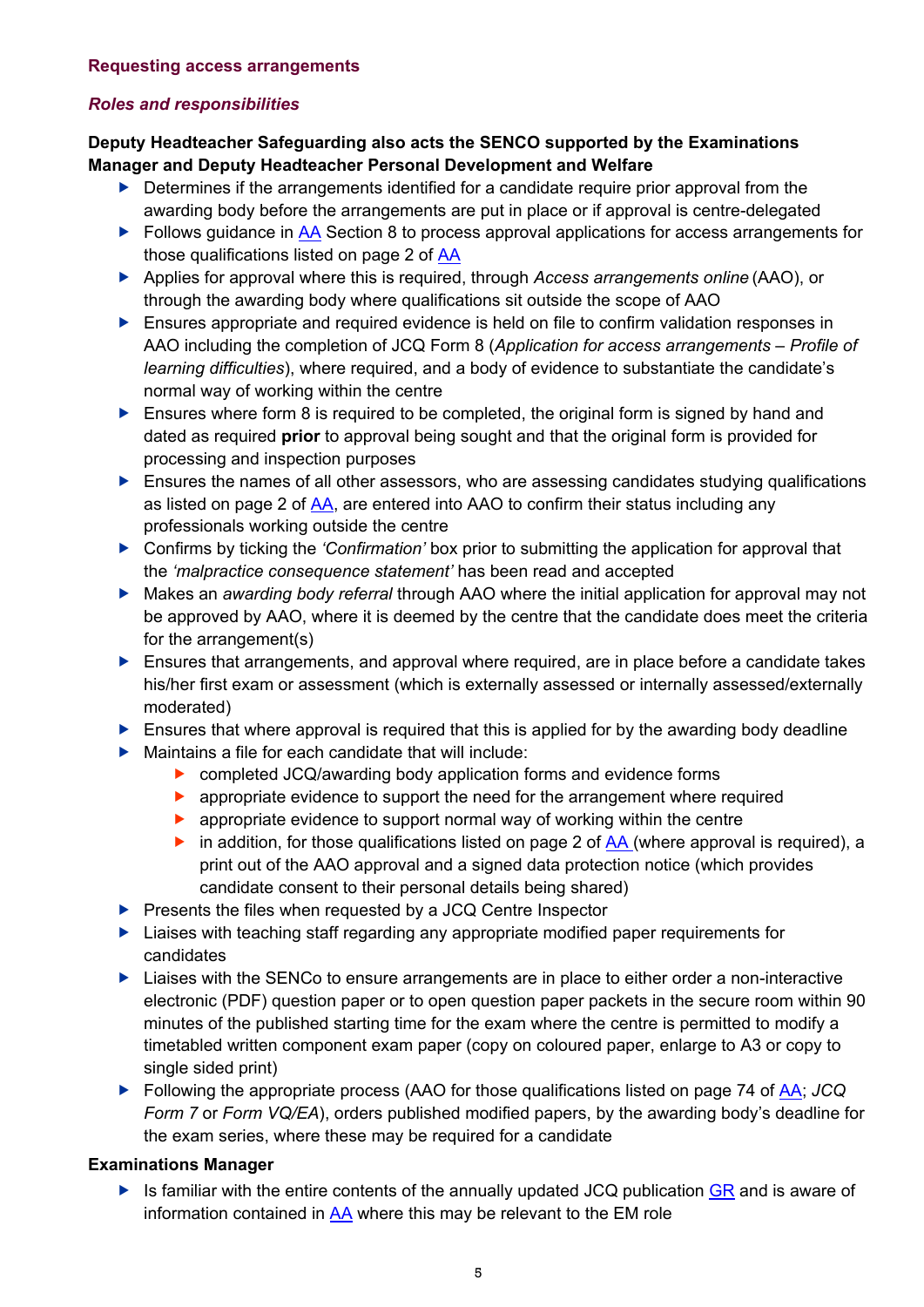#### <span id="page-5-0"></span>**Implementing access arrangements and the conduct of exams**

## <span id="page-5-1"></span>*Roles and responsibilities*

## <span id="page-5-2"></span>**External assessments**

These are assessments which are normally set and marked/examined by an awarding body which must be conducted according to awarding body instructions and/or the JCQ publication *[Instructions for](http://www.jcq.org.uk/exams-office/ice---instructions-for-conducting-examinations)  [conducting examinations](http://www.jcq.org.uk/exams-office/ice---instructions-for-conducting-examinations)* (ICE).

## **Head of centre**

 Supports the SENCo, the Exams Manager and other relevant centre staff in ensuring appropriate arrangements, adjustments and adaptations are in place to facilitate access for disabled candidates to exams

## **Deputy Headteacher Safeguarding also acts the SENCO supported by the Examinations Manager and Deputy Headteacher Personal Development and Welfare**

- Ensures appropriate arrangements, adjustments and adaptations are in place to facilitate access for candidates where they are disabled within the meaning of the Equality Act (unless a temporary emergency arrangement is required at the time of an exam)
- Is familiar with the *Checklist for heads of centre and examination officers – The Equality Act 2010 and conduct of examinations* provided in the current [ICE](http://www.jcq.org.uk/exams-office/ice---instructions-for-conducting-examinations) (page 44)
- ▶ Ensures a candidate is involved in any decisions about arrangements, adjustments and/or adaptations that may be put in place for him/her and ensures the candidate understands what will happen at exam time
- Ensures exam information (JCQ information for candidates documents, individual exam timetable etc.) is adapted where this may be required for a disabled candidate to access it
- Ensures that prior to any arrangements being put in place checks are made that arrangements do not impact on any assessment criteria/competence standards being tested
- Ensures that any arrangements put in place do not unfairly disadvantage or advantage disabled candidates
- ▶ Liaises with the exams officer (EO) regarding facilitation and invigilation of access arrangement candidates in exams
- $\blacktriangleright$  Liaises with other relevant centre staff regarding the provision of appropriate rooming and equipment that may be required to facilitate access for disabled candidates to exams
- $\blacktriangleright$  Appoints appropriate centre staff as facilitators to support candidates (practical assistant, prompter, Oral Language Modifier, reader, scribe or Sign Language Interpreter)
- Ensures facilitators supporting candidates are appropriately trained and understand the rules of the particular access arrangement(s)
- Ensures a record of the training given to those facilitating an access arrangement for a candidate under examination conditions is kept and retained on file until the deadline for enquiries about results has passed or until any appeal, malpractice or other results enquiry has been completed, whichever is later
- $\blacktriangleright$  Ensures the facilitator is known by or introduced to the candidate prior to exams
- $\blacktriangleright$  Ensures a facilitator acting as a prompter is aware of the appropriate way to prompt depending on the needs of the candidate
- ▶ Liaises with the EO to ensure that invigilators are made aware of the Equality Act 2010 and are trained in disability issues
- Ensures invigilators supervising access arrangement candidates are trained in their role and understand the invigilation arrangements required for access arrangement candidates as detailed in [ICE](http://www.jcq.org.uk/exams-office/ice---instructions-for-conducting-examinations) 7 and 8
- **Ensures cover sheets, where these are required by the arrangement are completed as required** by facilitators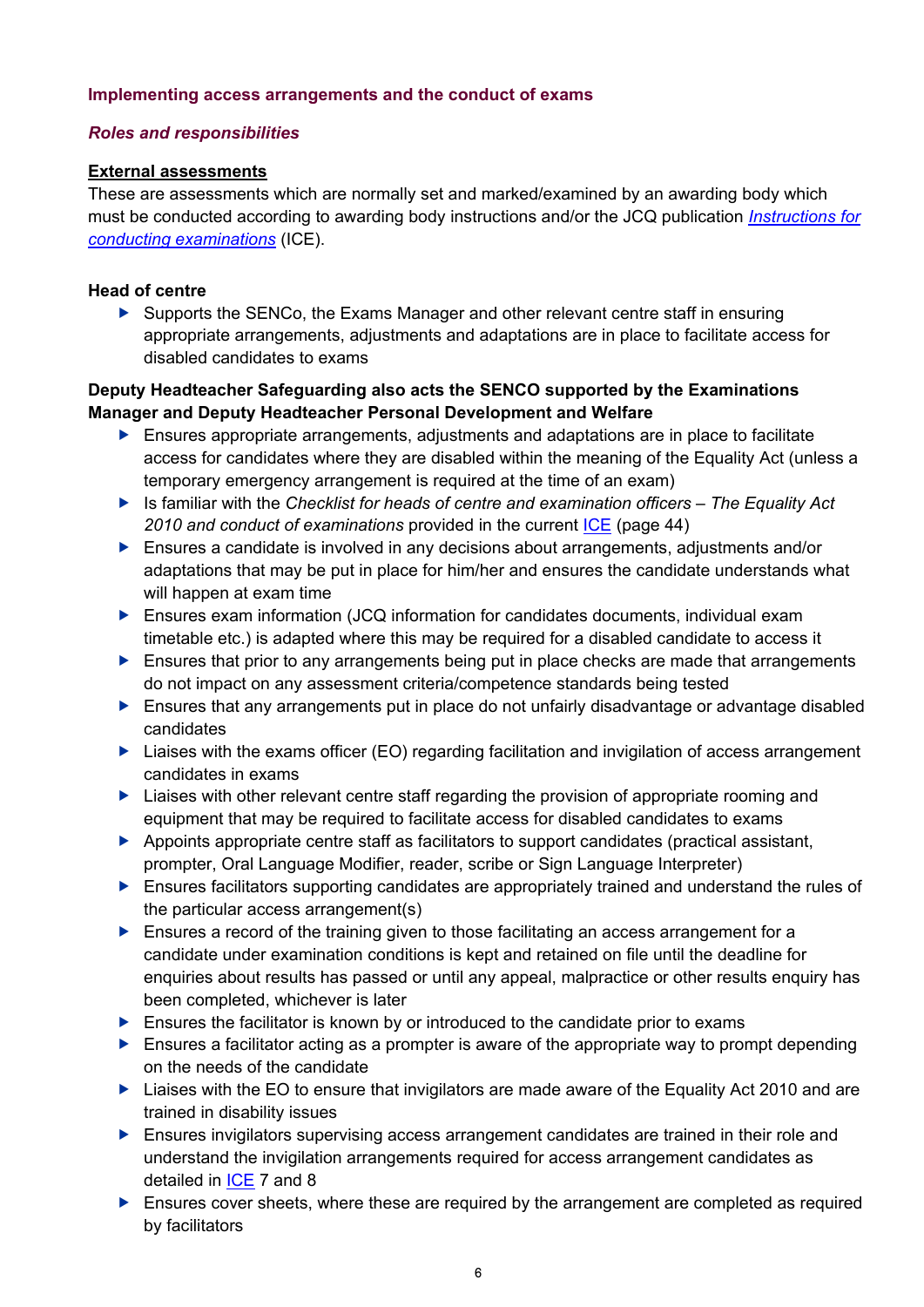- $\blacktriangleright$  Liaises with the EO where a facilitator may be required to support a candidate requiring an emergency (temporary) access arrangement at the time of exams
- ▶ Liaises with the SENCo and other relevant centre staff to ensure appropriate arrangements, adjustments and adaptations are in place to facilitate access for disabled candidates to exams
- ▶ Liaises with the SENCo to ensure exam information (JCQ information for candidates documents, individual exam timetable etc.) is adapted where this may be required for a disabled candidate to access it
- ▶ Liaises with the SENCo regarding the facilitation and invigilation of access arrangement candidates
- ▶ Liaises with the SENCo regarding rooming of access arrangement candidates
- ▶ Liaises with the SENCo to ensure that invigilators are made aware of the Equality Act 2010 and are trained in disability issues
- Ensures appropriate seating arrangements are in place where different arrangements may need to be made for a candidate to facilitate access to his/her exams
- Ensures invigilators are briefed prior to each exam session of the arrangements in place for a disabled candidate in their exam room
- ▶ Checks in advance of dated exams/assessments that modified paper orders have arrived (and if not will contact the awarding body to ensure that papers are available when required)
- ▶ Makes modifications that are permitted by the centre (a question paper copied onto coloured paper, an A4 to A3 enlarged paper or a paper printed on single sheets or where a question paper may need to be scanned into PDF format where a candidate is approved the use of a computer reader) that may be required and either accesses a non-interactive electronic (PDF) question paper or opens the exam question paper packet in the secure room no earlier than 90 minutes prior to the published start time of the exam
- ▶ Understands that where permitted/approved, secure exam question paper packets may need to be opened early where preparation is required by the facilitator (Oral Language Modifier, Live Speaker, Sign Language Interpreter only)
- Ensures that the facilitator only has access to the papers 60 minutes prior to the published start time of the exam
- Provides cover sheets prior to the start of an exam where required for particular access arrangements and ensures that these have been fully completed before candidates' scripts are dispatched to examiners/markers
	- prints pre-populated cover sheets from AAO where this is required for those qualifications listed on page 2 of [AA](http://www.jcq.org.uk/exams-office/access-arrangements-and-special-consideration)
- $\blacktriangleright$  Has a process in place to deal with emergency (temporary) access arrangements as they arise at the time of exams in terms of rooming and invigilation
- $\blacktriangleright$  Liaises with the SENCo where a facilitator may be required to support a candidate requiring an emergency (temporary) access arrangement at the time of exams
- ▶ Where required for emergency (temporary) access arrangements, applies for approval through AAO or through the awarding body where qualifications sit outside the scope of AAO

## **Other relevant centre staff**

- Support the SENCo and the Examinations Manager to ensure appropriate arrangements, adjustments and adaptations are in place to facilitate access for disabled candidates to exams this includes:
- Staff responsible for **IT or other specialist equipment** that may need to be provided or adapted for a candidate
- Site staff responsible for **rooms and non-specialist equipment** (chairs, tables, clocks etc.) used for exams that may need to be adapted for a candidate
- Senior staff responsible for the centre's **emergency evacuation procedures** and the arrangements that may need to be in place for a candidate with a disability who may need assistance when an exam room is evacuated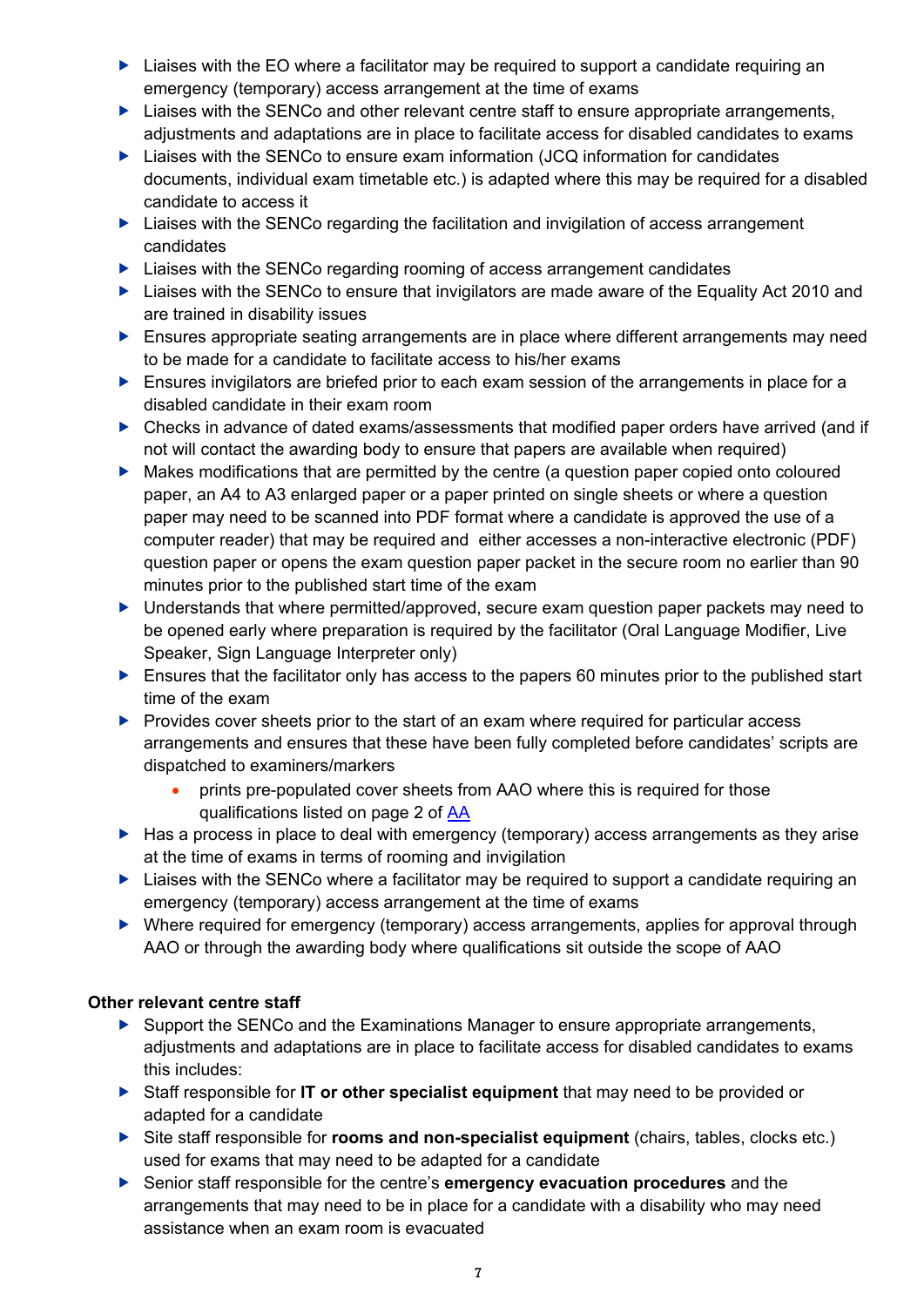### <span id="page-7-0"></span>**Internal assessments**

These are non-examination assessments (NEA) which are normally set by a centre/awarding body, marked and internally verified by the centre and moderated by the awarding body.

*"Externally marked and/or externally set practical examinations taken at different times across centres are classified as 'NEA'."*

[Quote taken from the JCQ publication *[Instructions for conducting non-examination assessments](http://www.jcq.org.uk/exams-office/non-examination-assessments)*, Foreword]

## **Deputy Headteacher Safeguarding also acts the SENCO supported by the Examinations Manager and Deputy Headteacher Personal Development and Welfare**

- ▶ Liaises with teaching staff to implement appropriate access arrangements for candidates
- Ensures centre-delegated and awarding body approved arrangements are in place prior to a candidate taking his/her first formal supervised assessment
- $\blacktriangleright$  Ensures candidates are aware of the access arrangements that are in place for their assessments
- Ensures facilitators supporting candidates are appropriately trained and understand the rules of the particular access arrangement(s)
- Ensures cover sheets are completed as required by facilitators
- $\blacktriangleright$  Liaises with the teacher where a facilitator may be required to support a candidate requiring an emergency (temporary) access arrangement at the time of his/her formal supervised assessment

## **Teaching staff**

- ▶ Support the SENCo in implementing appropriate access arrangements for candidates
- ▶ Liaise with the SENCo regarding assessment materials that may need to be modified for a candidate

#### <span id="page-7-1"></span>**Internal exams**

These are exams or tests which are set and marked within the centre; normally a pre-cursor to external assessments.

## **Deputy Headteacher Safeguarding also acts the SENCO supported by the Examinations Manager and Deputy Headteacher Personal Development and Welfare**

- ▶ Liaises with teaching staff to implement appropriate access arrangements for candidates
- $\blacktriangleright$  Provide exam materials that may need to be modified for a candidate
- $\blacktriangleright$  Provide the SENCo with internal exam timetable to ensure arrangements are put in place when required

#### **Teaching staff**

▶ Support the SENCo in implementing appropriate access arrangements for candidates

## <span id="page-7-2"></span>**Facilitating access - examples**

The following information confirms the centre's good practice in relation to the Equality Act 2010 and the conduct of examinations.

On a candidate by candidate basis, consideration is given to

- **adapting assessment arrangements**
- **A** adapting assessment materials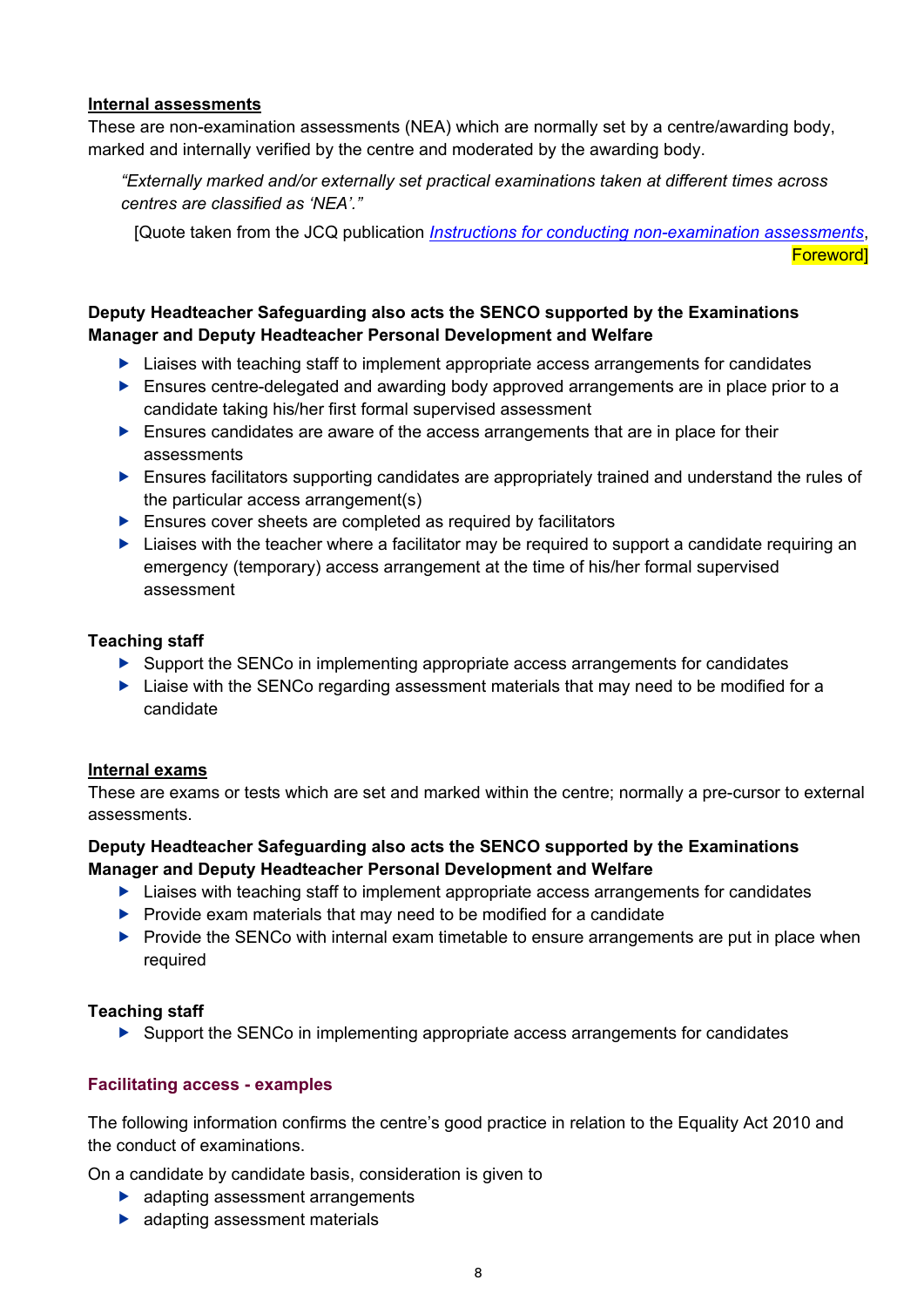- ▶ the provision of specialist equipment or adaptation of standard equipment
- **A** adaptation of the physical environment for access purposes

The table provides example arrangements, adjustments and adaptations that are considered to meet the need(s) of a candidate and the actions considered/taken by the centre for the purposes of facilitating access.

| <b>Example of</b><br>candidate need(s)                                                    | <b>Arrangements</b><br>explored                                                     | <b>Centre actions</b>                                                                                                                                                                              |
|-------------------------------------------------------------------------------------------|-------------------------------------------------------------------------------------|----------------------------------------------------------------------------------------------------------------------------------------------------------------------------------------------------|
| A medical condition<br>which prevents the<br>candidate from taking<br>exams in the centre | Alternative site<br>for the conduct<br>of examinations<br>Supervised rest<br>breaks | SENCo gathers evidence to support the need for the<br>candidate to take exams at home                                                                                                              |
|                                                                                           |                                                                                     | Pastoral head provides written statement for file to confirm<br>the need                                                                                                                           |
|                                                                                           |                                                                                     | Approval confirmed by SENCo; AAO approval for both<br>arrangements not required                                                                                                                    |
|                                                                                           |                                                                                     | Pastoral head discussion with candidate to confirm the<br>arrangements should be put in place                                                                                                      |
|                                                                                           |                                                                                     | EO submits appropriate 'Alternative site for the conduct of<br>exams form'                                                                                                                         |
|                                                                                           |                                                                                     | EO provides candidate with exam timetable and JCQ<br>information for candidates                                                                                                                    |
|                                                                                           |                                                                                     | Pastoral head confirms with candidate the information is<br>understood                                                                                                                             |
|                                                                                           |                                                                                     | Pastoral head agrees with candidate that prior to each exam<br>will call to confirm fitness to take exam                                                                                           |
|                                                                                           |                                                                                     | EO allocates invigilator(s) to candidate's timetable; confirms<br>time of collection of exam papers and materials                                                                                  |
|                                                                                           |                                                                                     | Invigilator monitors candidate's condition for each exam and<br>records any issues on incident log                                                                                                 |
|                                                                                           |                                                                                     | Invigilator records rest breaks (time and duration) on<br>incident log and confirms set time given for exam                                                                                        |
|                                                                                           |                                                                                     | Invigilator briefs EO after each exam on how candidate's<br>performance in exam may have been affected by his/her<br>condition                                                                     |
|                                                                                           |                                                                                     | EO discusses with pastoral head if candidate is eligible for<br>special consideration (candidate present but disadvantaged)                                                                        |
|                                                                                           |                                                                                     | EO processes request(s) for special consideration where<br>applicable; incident log(s) provides supporting evidence                                                                                |
|                                                                                           |                                                                                     | Pastoral head informs candidate that special consideration<br>has been requested                                                                                                                   |
| Persistent and<br>significant difficulties<br>in accessing written<br>text                | Reader/compute<br>r reader                                                          | Confirms candidate is disabled within the meaning of the<br>Equality Act 2010                                                                                                                      |
|                                                                                           | 25% Extra time                                                                      | Papers checked for those testing reading                                                                                                                                                           |
|                                                                                           | Separate<br>invigilation within<br>the centre                                       | Computer reader/examination reading pen sourced for use<br>in papers (or sections of papers) testing reading OR up to<br>50% extra time awarded                                                    |
|                                                                                           |                                                                                     | Original Form 8, signed by hand and dated, with Sections A,<br>B and C completed; kept on file with body of supporting<br>evidence, printed approval from AAO and signed data<br>protection notice |